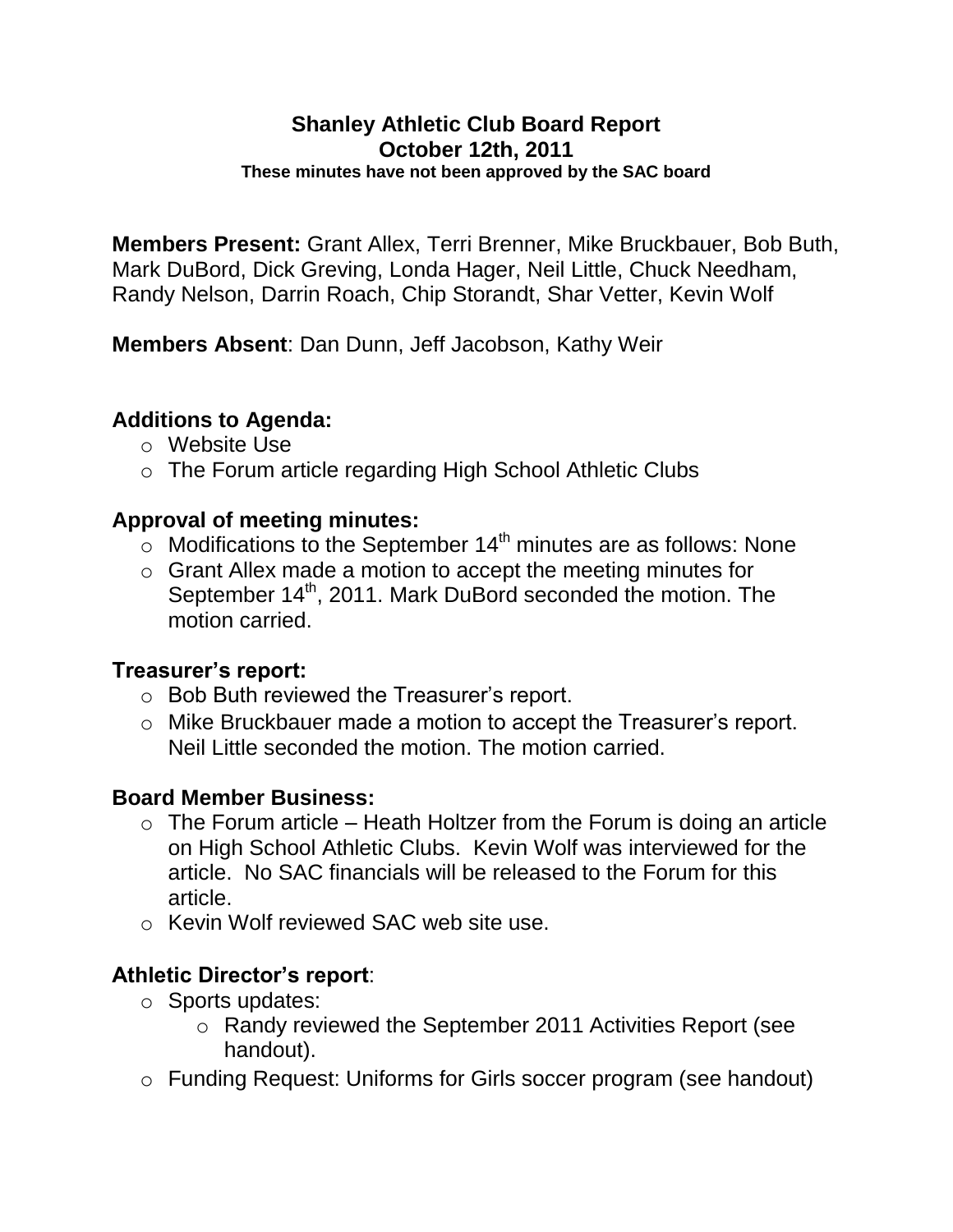- o Bob Buth made a motion to accept the Funding Request for the uniforms for the Girls soccer program. Mike Bruckbauer seconded the motion. The motion carried.
- o Randy provided a handout regarding the Shanley Athletic Uniforms Rotation (see handout).

## **Membership Committee**:

- o Chip reported we currently have 111 members.
- o Chip talked with Todd and got a list of former members. Chip is looking at the list and noting those that haven't contributed over the last 2-3 years. Chip will put together a letter and Kevin Wolf will sign and send out a mailing indicating how current SAC contributions are being spent.
- o Also look to target those that have purchased season athletic passes but are not current SAC members.

## **Ad Sales Update**:

- o Grant \$31,475 total ad sales as of now.
- o Still need to collect about \$9,075 more of the total for this year.

### **Fall Social Feedback & Review:**

- o Mark estimated 100 attendees.
- o Expense total was \$1,470 after paying for door prizes and adding in contributions.
- o Winter Social will be at the Holiday Inn planned for February 10, 2012.

### **EDC Volleyball Tournament Help (9th/Soph):**

 $\circ$  Randy needs help with the 9<sup>th</sup> grade tournament on Friday, October 28<sup>th</sup>. Need volunteers from 4-6pm, 6-8pm and 8-10pm to work concession stand. Please contact Randy if you can help out during these times.

### **All-Star Basketball Tournament:**

o Mike needs volunteers to help with the tournament. The tournament is planned for 3 sites (Shanley, Oak Grove, and Cardinal Muench). Mike has some volunteers for site coordination. Needs help with concessions and ticket takers.